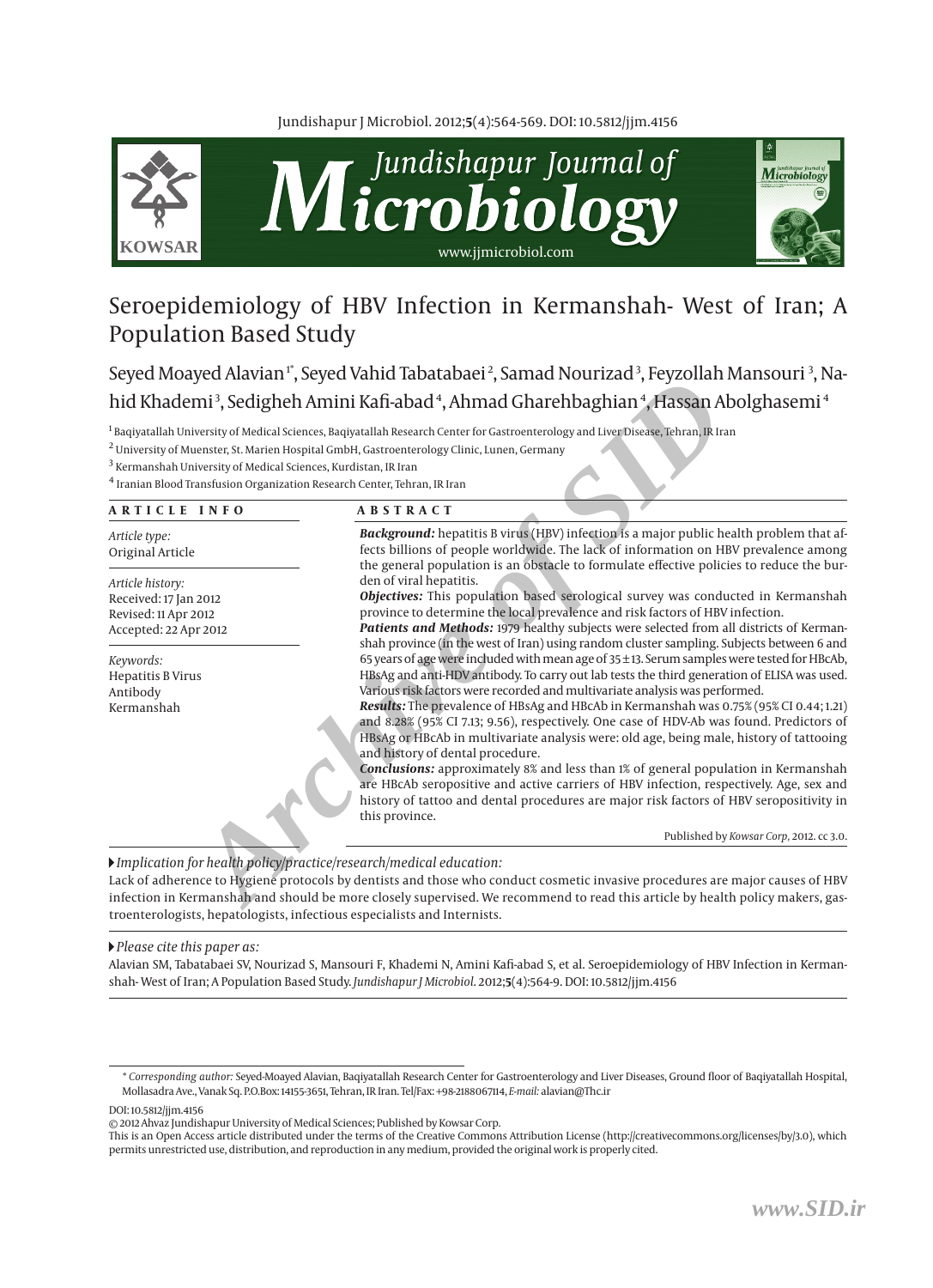## **1. Background**

Hepatitis B virus (HBV) infection is a major global health problem and the most serious type of viral hepatitis. WHO has estimated that currently two billion people have been infected by the HBV and more than 350 mil lion people have chronic infection. Annually more than 500,000 deaths occur because of cirrhosis and hepato cellular carcinoma caused mainly by HBV infection (1, 2).

Iran, like other Middle East countries has an intermedi ate prevalence of hepatitis B chronic infection. The preva lence of chronic carrier state in Iran was reported around 3% in 1980s (3). It is estimated that over 35% of Iranian have been exposed to the HBV and about 3% are chronic carriers (3), ranging from 1.7% in Fars province to over 5% in Sistan-Balouchestan (4). Indeed, the first report re garding HBV infection in Iran was published in 1972 (5). In later studies from 1977 to 1993, the rate of HBV infection was reported between 3.49% and 3.5% in general popula tion and blood donors (3, 5).

Example from a move and a solution of the first report to the move and Methods<br>
aring from 1.7% in Fars province to over<br>
action in Iran was published in 1972 (5).<br>
2. Eudol Population of Remnanshes<br>
orents and 3.5% in gen In 2008, in a systematic review of literature, available data on seroepidemiology of HBV infection in general population of Iran were gathered and pooled. Accord ing to the findings, the HBV infection prevalence in Iran was estimated 2.14% (95% CI: 1.92; 2.35) (6) and the data were available for only 7 out of 30 provinces of Iran. It might be concluded that around 2% of Iranians are HBs Ag positive (7). Kermanshah is one of the provinces with missing data regarding seroprevalence of HBV infection. From the public health view, in addition to seroepidemi olog y, the distribution of risk factors of HBV infection is of great importance, since with proper intervention, HBV seroepidemiology can be prevented. The major known risk factors for transmission of HBV are from HBsAg posi tive pregnancy (vertical transmission during delivery) (8, 9),blood transfusion, hospitalization, tattoo, intravenous drug abuse (10, 11) and high risk sexual behaviors (12, 13).

## **2. Objectives**

Since the lack of information on HBV prevalence and distribution of its risk factors among the general popu lation is an obstacle to formulate effective policies to re duce the burden of viral hepatitis, this population based study was designed to determine an accurate estimation of HBV infection epidemiology and associated risk fac tors in Kermanshah. Kermanshah is a province in the west of Iran with 25,059 km <sup>2</sup> area and the population of 1,879,385 . This province is of great importance since it has common border with Iraq that has an impaired health care system and lacks major health statistics including the HBV infection rate.

## **3. Patients and Methods**

## *3.1. Study Population*

The general population of Kermanshah was studied. Subjects between 6 and 65 years of age were included. The exclusion criteria were: temporal inhabitants of the household, non-Iranian nationalities or those who did not consent to the study or refused to give blood samples. The demographic characteristics of Kermanshah province are shown in *Table 1*.

## *3.2. Sample Size Calculation*

The sample size was calculated by [DEFF\*Np (1-p)]/ [  $(d<sup>2</sup>)$  $Z^2_{1\text{-}u/2}$  (N-1)+p\* (1-p)] equation, when N stands for population size (1,440,518), P for Hypothesized % frequency of outcome factor in the population (here  $5\% \pm 2$ ), d for confidence limits as % of 100 (absolute +/- %, here 2%) and DEFF for design effect of cluster surveys which was set to 1. The sample size was calculated 1796 subjects at 99.99% confidence level. This number was rounded up to 2000 subjects.

| Table 1. Census Information, 14 Districts of Kermanshah Province |                       |                   |          |         |             |
|------------------------------------------------------------------|-----------------------|-------------------|----------|---------|-------------|
| <b>Districts</b>                                                 | Area, km <sup>2</sup> | <b>Population</b> | Urban, % | Male, % | Literacy, % |
| Total                                                            | 25059                 | 1879385           | 66.8     | 50.9    | 82.1        |
| Islamabad                                                        | 2109                  | 152500            | 59.8     | 50.8    | 79.7        |
| Paveh                                                            | 811                   | 52783             | 51.3     | 49.7    | 81.3        |
| Salas                                                            | 1704                  | 38580             | 22.9     | 51.3    | 70.2        |
| Javanrood                                                        | 772                   | 62797             | 69.3     | 50.7    | 76.9        |
| Dalahoo                                                          | 1930                  | 42598             | 30.3     | 49.4    | 73.6        |
| Ravansar                                                         | 1110                  | 45324             | 36.5     | 51.4    | 78.2        |
| Pol e zahab                                                      | 930                   | 84945             | 40.8     | 51.7    | 78.9        |
| Sanghar                                                          | 2307                  | 97012             | 46.3     | 49.9    | 77.6        |
| Sahneh                                                           | 1609                  | 76414             | 45.8     | 50.02   | 78.4        |
| Gasrshirin                                                       | 2014                  | 24383             | 65.2     | 56.8    | 82.6        |
| Kermanshah                                                       | 5639                  | 967196            | 82.7     | 51.1    | 85.8        |
| Kangavar                                                         | 805                   | 80608             | 60.8     | 50.6    | 82.0        |
| Guilan e Gharb                                                   | 2146                  | 62945             | 34.8     | 49.6    | 74.3        |
| Harsin                                                           | 1173                  | 91300             | 58.9     | 51.03   | 78.3        |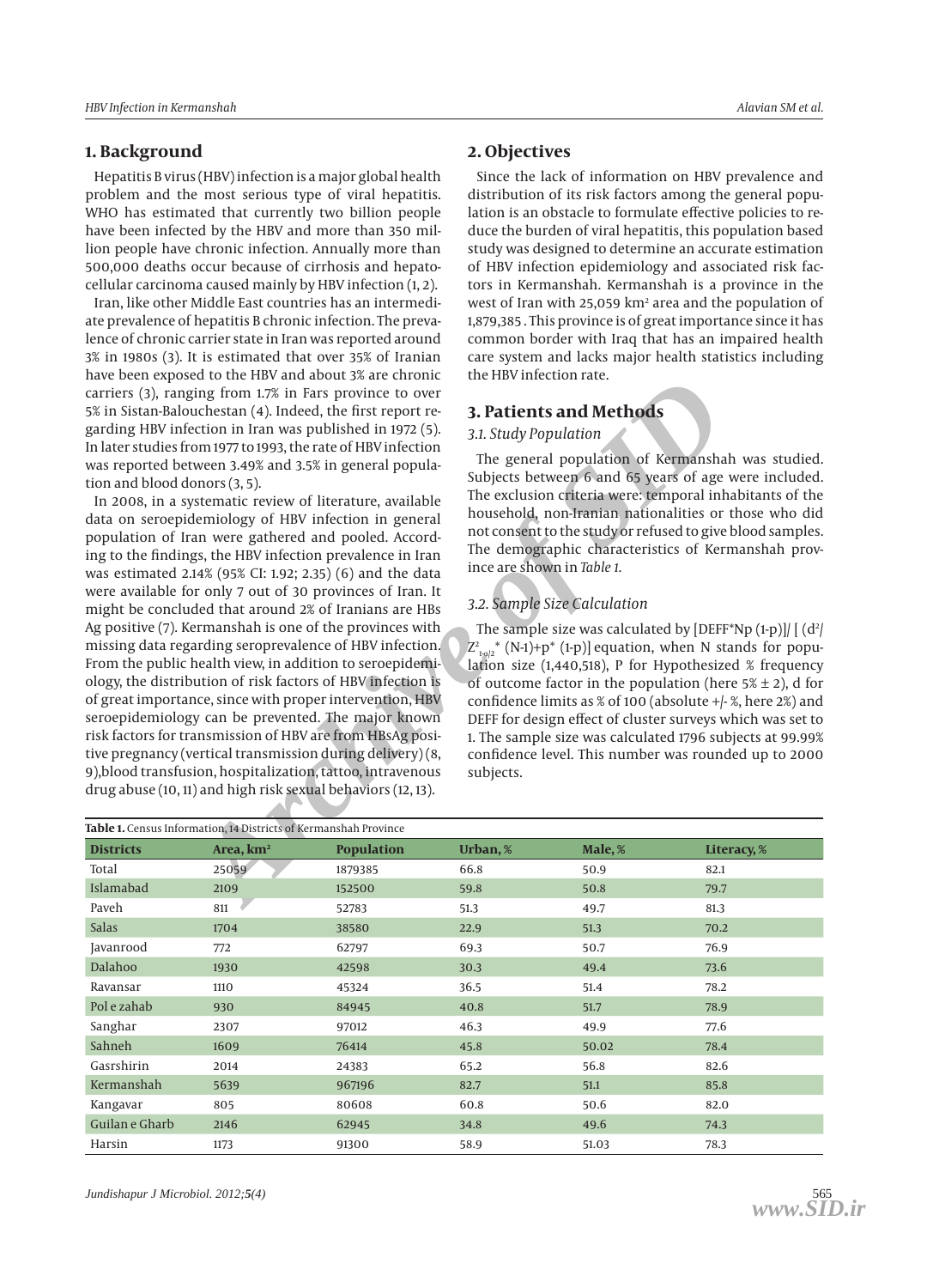#### *3.3. Sampling and Randomization*

Clustered random sampling was employed. One hun dred clusters of 20 were randomly selected from districts within Kermanshah province. Postal codes or family registry codes were used to select the first household for each cluster randomly. Blood samples were obtained from subjects and questioners were completed by a trained interviewer for each subject. The questionnaires comprised demographic and anthropometric data and also risk factors for HBV infection.

#### *3.4. Laboratory Tests*

The blood samples were transferred to the regional laborator y. Serums were separated in local laborator y, then were frozen at -20°C and transferred to the central laboratory of Keyvani institute in Tehran. HBsAg, HBcAb and HDV-Ab were evaluated using Enzygnost HBsAg, 5.0 kit (Dade Behring, Germany) and Hepanostica anti-HBc Uni-Form kit (Biomerieux, France), and DiaSorin ELISA kit (Italy) respectively.

#### *3.5. Ethics*

The protocol of study was approved by the Institutional Review Board of the Baqiyatallah University of Medical Sciences, Baqiyatallah Research Center for Gastroenterol ogy and Liver Diseases and Iranian Blood Transfusion Or ganization. Written informed consent was obtained from participants before data collection.

| The blood samples were transferred to the regional<br>participants before data collection.<br>laboratory. Serums were separated in local laboratory, |                   |                 |                       |                  |                      |  |
|------------------------------------------------------------------------------------------------------------------------------------------------------|-------------------|-----------------|-----------------------|------------------|----------------------|--|
| Table 2. Demographic Data of the Study Population                                                                                                    |                   |                 |                       |                  |                      |  |
|                                                                                                                                                      | <b>Islam Abad</b> | <b>Paveh</b>    | <b>Salas</b>          | <b>Javanrood</b> | <b>Dalahoo</b>       |  |
| Subjects interviewed, No.                                                                                                                            | 160               | 40              | 40                    | 60               | 60                   |  |
| Samples collected, No.                                                                                                                               | 160               | 40              | 40                    | 60               | 60                   |  |
| Male, %                                                                                                                                              | 49                | 50              | 50                    | 50               | 50                   |  |
| Age, Mean $\pm$ SD                                                                                                                                   | $34 \pm 1$        | $36 \pm 2$      | $35 \pm 2$            | $30 \pm 1$       | $36 \pm 2$           |  |
| Rural, %                                                                                                                                             | 36                | 100             | 95                    | 28               | 33                   |  |
| Currently married, %                                                                                                                                 | 72                | 80              | 68                    | 60               | 73                   |  |
| History of blood transfusion, %                                                                                                                      | 0.6               | 2.5             | 12.5                  | 3.3              | 8.3                  |  |
| Addiction, %                                                                                                                                         | 0.0               | 2.5             | 0.0                   | 1.7              | 1.7                  |  |
| IV. addiction, %                                                                                                                                     | 0.0               | 0.0             | 0.0                   | 0.0              | 0.0                  |  |
| Tattoo, %                                                                                                                                            | 20                | 23              | 63                    | 32               | 25                   |  |
| imprisonment, %                                                                                                                                      | 0.6               | 2.5             | 5                     | 6.7              | 1.7                  |  |
|                                                                                                                                                      | Ravensar          | Pol e Zahab     | <b>Sanghar</b>        | <b>Sahneh</b>    | <b>Ghasre Shirin</b> |  |
| Subjects interviewed, No.                                                                                                                            | 60                | 80              | 100                   | 80               | 20                   |  |
| Samples collected, No.                                                                                                                               | 60                | 80              | 100                   | 80               | 20                   |  |
| Male, %                                                                                                                                              | 50                | 50              | 50                    | 46               | 50                   |  |
| Age, Mean $\pm$ SD                                                                                                                                   | $34 \pm 2$        | $35 \pm 2$      | $33 \pm 1$            | $35 \pm 1$       | $37 \pm 3$           |  |
| Rural, %                                                                                                                                             | 67                | 74              | 39                    | 71               | 100                  |  |
| Currently married, %                                                                                                                                 | 62                | 70              | 72                    | 79               | 70                   |  |
| History of blood transfusion, %                                                                                                                      | 5                 | 15              | 5                     | 1.3              | 0.0                  |  |
| Addiction, %                                                                                                                                         | 0.0               | 1.3             | 8                     | 15.3             | 0.0                  |  |
| IV. addiction, %                                                                                                                                     | 0.0               | 1.3             | 6                     | 1.3              | 0.0                  |  |
| Tattoo, %                                                                                                                                            | 25                | 45              | 17                    | 31               | 25                   |  |
| imprisonment, %                                                                                                                                      | 0.0               | 2.5             | $\mathbf{1}$          | 2.5              | 5                    |  |
|                                                                                                                                                      | Kermanshah        | <b>Kangavar</b> | <b>Guilan e Gharb</b> | <b>Harsin</b>    | <b>Total</b>         |  |
| Subjects interviewed, No.                                                                                                                            | 1060              | 79              | 61                    | 100              | 2000                 |  |
| Samples collected, No.                                                                                                                               | 1039              | 79              | 61                    | 100              | 1979                 |  |
| Male, %                                                                                                                                              | 50                | 51              | 49                    | 50               | 50                   |  |
| Age, Mean $\pm$ SD                                                                                                                                   | $35 \pm 0.5$      | $35 \pm 2$      | $34 \pm 2$            | $37 + 2$         | $35 \pm 0.3$         |  |
| Rural, %                                                                                                                                             | 27                | 48              | 64                    | 60               | 40                   |  |
| Currently married, %                                                                                                                                 | 67                | 66              | 67                    | 75               | 69                   |  |
| History of blood transfusion, %                                                                                                                      | 2.2               | 1.3             | 3.3                   | 3                | 3.2                  |  |
| Addiction, %                                                                                                                                         | 6.5               | 10.1            | 3.3                   | $\overline{a}$   | 5.2                  |  |
| IV. addiction, %                                                                                                                                     | 0.2               | 0.0             | 0.0                   | 0.0              | 0.2                  |  |
| Tattoo, %                                                                                                                                            | 16                | 28              | 18                    | 29               | 21.3                 |  |
| imprisonment, %                                                                                                                                      | 2.3               | 6.3             | 3.3                   | 2                | 2.2                  |  |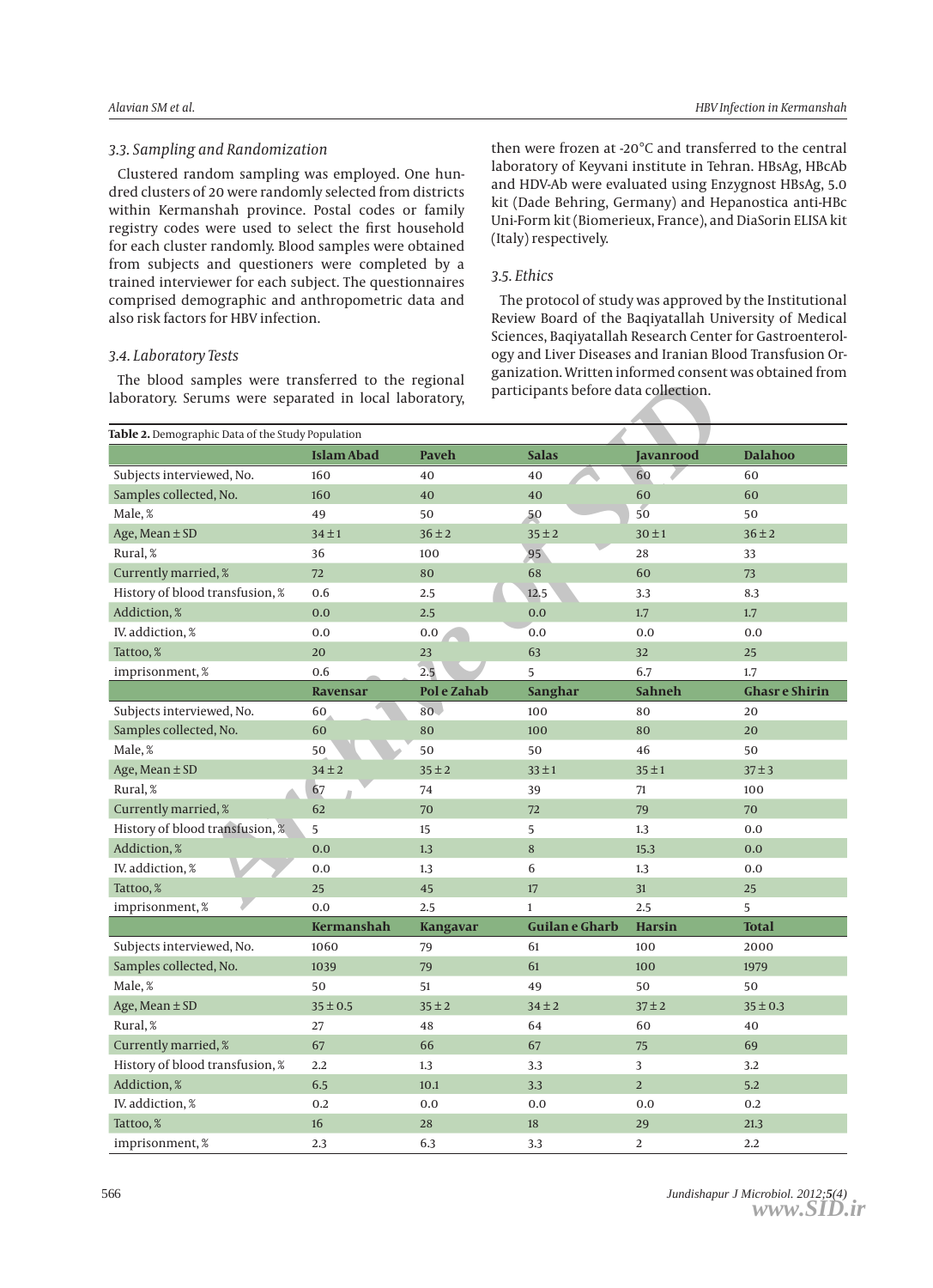#### *3.6. Statistical Analysis*

Statistics of all variables were summarized in *Table 2*. Con tinuous variables were presented as mean values ± stan dard deviation (SD), while qualitative and discrete vari ables were presented as absolute and relative frequencies in the form of percentage. chi –square test was applied to assess associations between categorical variables. The 95% CI for rate of HBcAb or HBsAg positivity was calculated by Mid P-Exact method if NPQ ≤ 5 when N is sample size, *P* is the rate of positive cases and Q is 1 – (rate of positive cases). If NPQ had been  $\geq$  5, then normal approximation method (Wald) would have been used to make 95% CI. Student's ttest was employed to compare continuous and qualitative variables. Multivariable logistic-regression analysis involving recorded risk factors and patients' characteristics that had significant P value in univariate analysis of HBV ser ostatus were performed to identify independent predict ors of positive HBV seromarkers. A stepwise procedure was deployed at *P* = 0.05 as the threshold level for variables to be entered into and retained in the final model, and *P* = 0.1 as the threshold level for variables to be removed. SPSS ver sion 18 was employed to carry out all computations.

## **4. Results**

A total of 2000 subjects were interviewed in 14 districts of Kermanshah province. 21 subjects who refused to give blood samples or had inadequate samples were excluded. A total of 1979 samples were analyzed. The demographic characteristics of the population under study are given in *Table 2* . Totally 164, 8.29% (95% CI 7.13; 9.56) and 15, 0.75% (95% CI 0.44; 1.21) subjects from 1979 participants were HBcAb and HBsAg positive respectively. Furthermore one case of positive HDV-Ab was found. The rate of positive HBV seromarkers in various districts of Kermanshah is given in *Figure 1*.

Paveh was the only district with no detected case of both HBsAg and HBcAb. HBsAg was not detected in the following districts despite HBcAb prevalence of 5 to 10%; Sanghar, Sahneh, Harsin, Guilan- e- Gharb, Ghasre Shirin, Pol e Zahab, Salas and Javanroud. The most prevalent area in respect to HBsAg was Kangavar with rate of 3.79% (95% CI 0.97; 9.98) and in respect to HBcAb was Ghasr e Shirin with rate of 10.00% (95% CI 1.71; 29.29). In univariate analysis, there was no significant difference in the rate of HBsAg ( $P = 0.3$ ) or HBcAb ( $P = 0.6$ ) among various dis-



**Figure 1.** Geographical Distribution of HBcAb and HBsAg in Various Districts of Kermanshah Province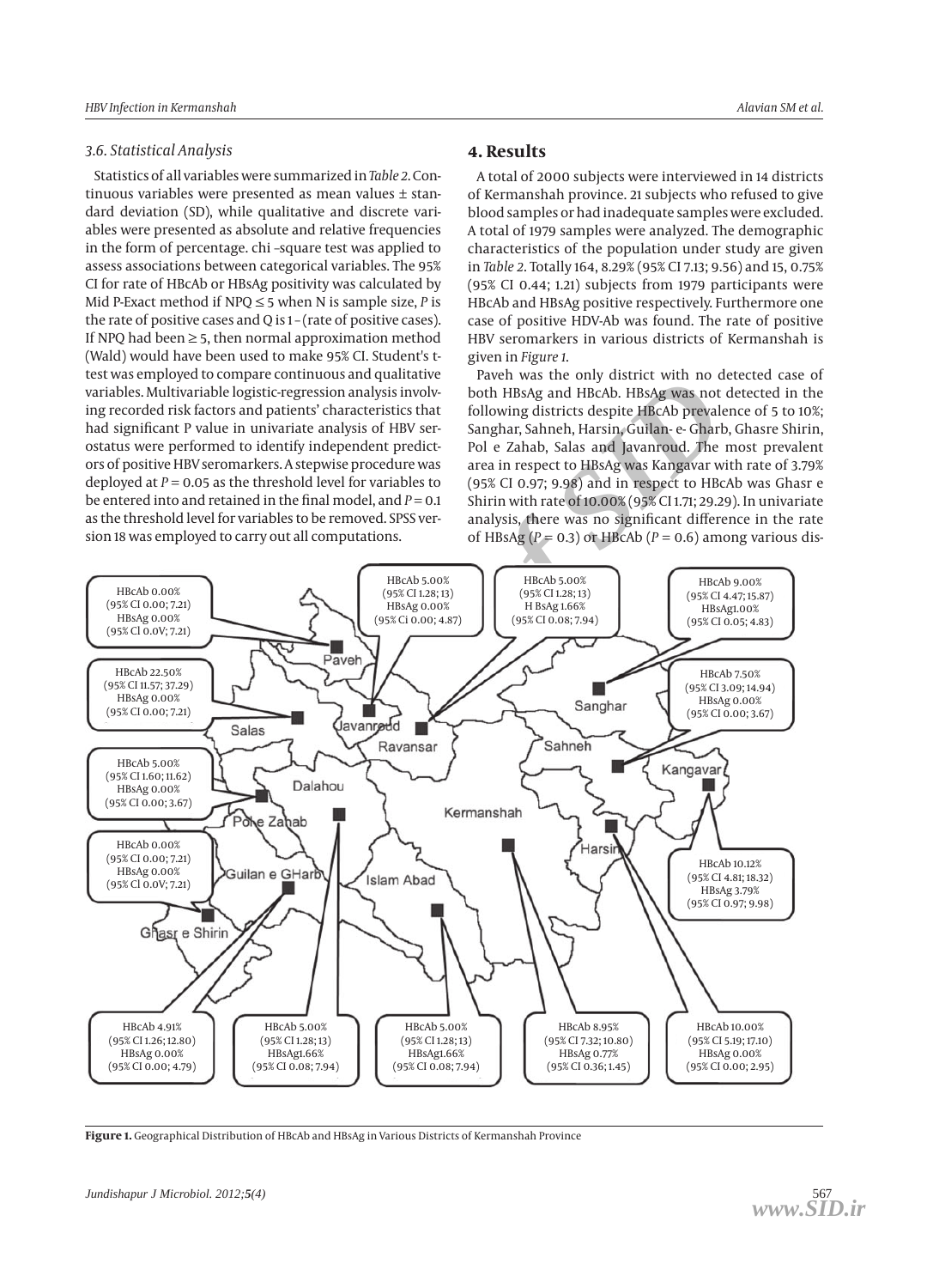

| RISK FACTOLS                   | OK(95% CI)         |     |                            |                |   |    | r value  |
|--------------------------------|--------------------|-----|----------------------------|----------------|---|----|----------|
| Male vs. Female                | $1,62$ (1,1; 2,38) |     |                            |                |   |    | 0,01     |
| Age 4&65 vs. 6-29              | 6,02 (3,29; 11,01) |     |                            |                |   |    | $\bf{0}$ |
| Age 30-45 vs. 6-29             | 1,33(0,7;2,52)     |     |                            |                |   |    | 0,38     |
| Smoking                        | 1,3 (0,82; 2,06)   |     |                            |                |   |    | 0,26     |
| Married vs. nomarried          | 1,3(0,66;2,55)     |     |                            |                |   |    | 0,45     |
| Addiction yes vs. no           | 1,09(0,58;2,04)    |     |                            |                |   |    | 0,79     |
| Tattooing yes vs. no           | 1,75(1,21;2,53)    |     |                            |                |   |    | $\bf{0}$ |
| Traditional cupping yes vs. no | 1,01(0,55;1,85)    |     |                            |                |   |    | 0,97     |
| Dental procedure yes vs. no    | 2,18(1,14; 4,17)   |     |                            |                |   |    | 0,02     |
|                                |                    |     |                            |                |   |    |          |
|                                |                    | 0.5 | $\sqrt{2}$<br>$\mathbf{1}$ | $\overline{4}$ | 8 | 16 |          |
|                                |                    |     |                            | OR             |   |    |          |

Figure 3. Risk Factors Associated With HBcAb or HBsAg in Multivariate Analysis

Table 3. Seroprevalence of HBcAb in Male and Female Subjects in Different Age Groups

|             | Male, $\%$ | <b>Female</b> , % | Total, % |
|-------------|------------|-------------------|----------|
| 6–29 Years  | 3          | 2.2               | 2.7      |
| 30-45 Years | 6.8        | 4.1               | 5.3      |
| 46–65 Years | 25.2       | 17                | 21.2     |

tricts. The age-specific seroprevalence of HBcAb for each sex is indicated in Table 3. It can be noticed that HBcAb seroprevalence and the difference between males and females increase with age group.

In univariate analyses, sex, age, smoking, marital status, addiction, tattoo, history of dental procedures and traditional cupping were significantly associated with HBcAb or HBsAg seropositivity (Figure 2). In multivariate analysis sex,